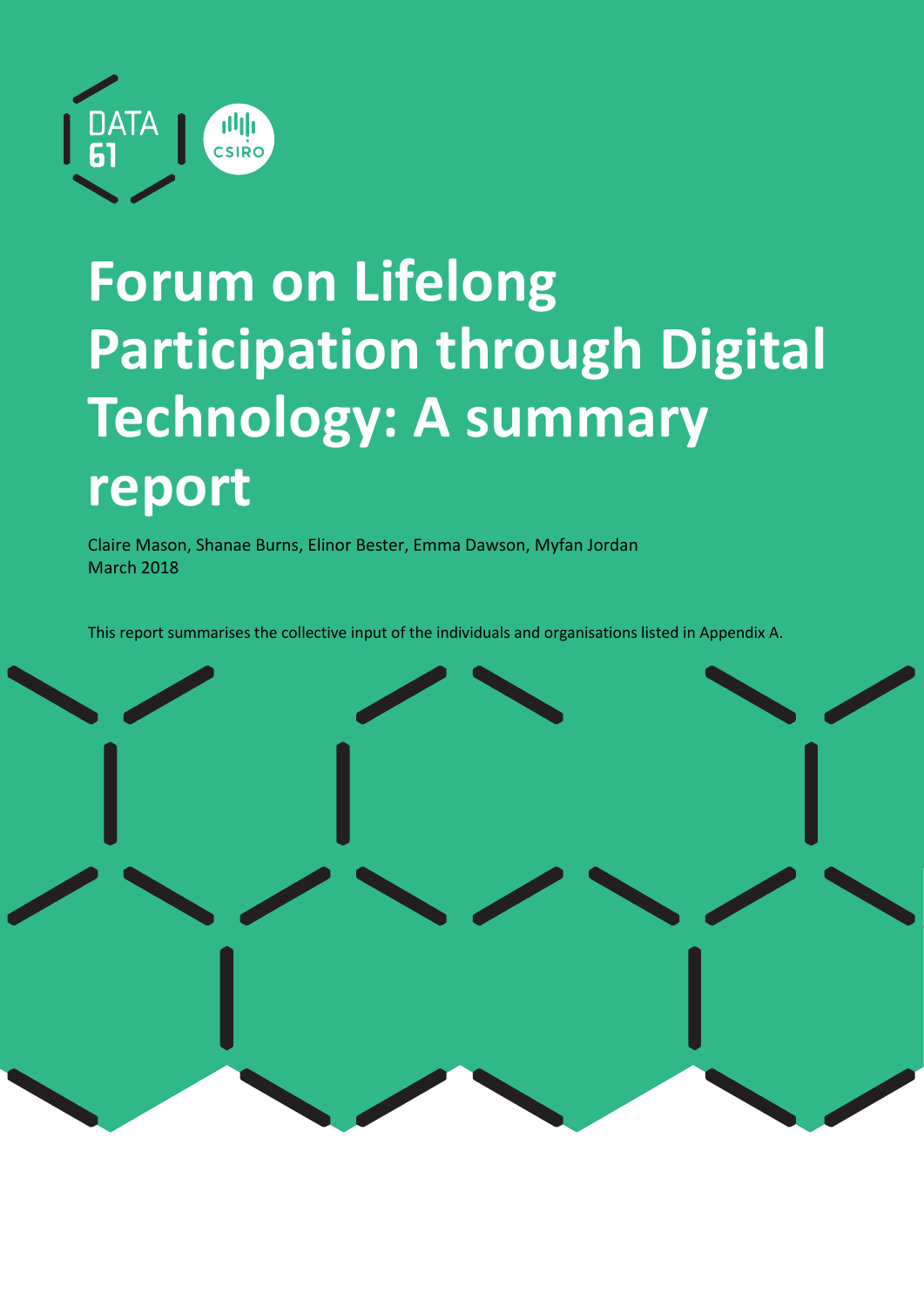### **Contents**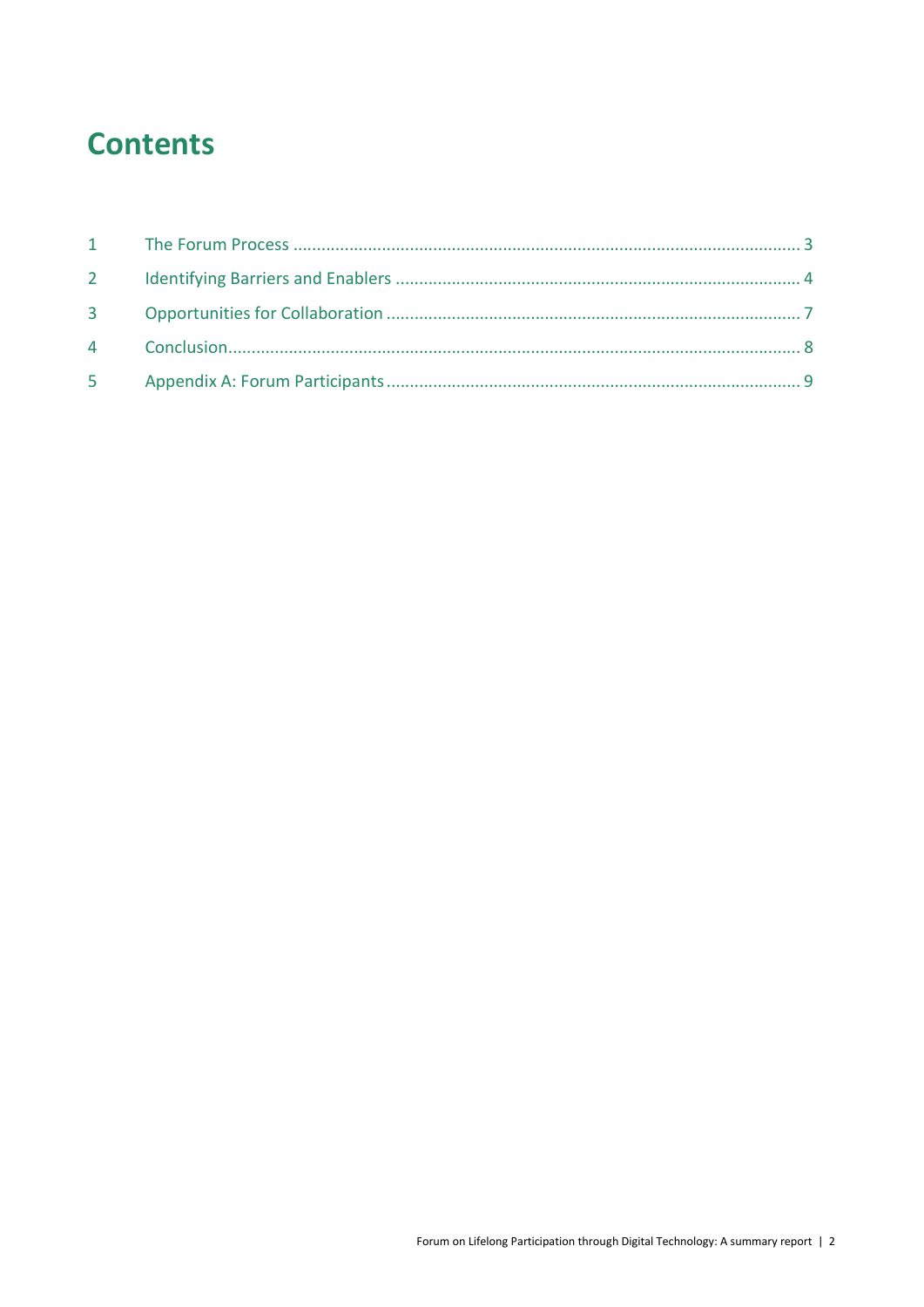# 1 The Forum Process

The "Lifelong Participation through Digital Technology" Forum brought together representatives of key stakeholder groups with a mutual interest in supporting lifelong participation through digital technology. The Forum was intended to define areas of common interest and identify opportunities to combine resources and scale up existing initiatives.

The Forum was delivered in partnership by Per Capita and Data61 and hosted by Telstra at the Customer Insight Centre in Melbourne. Based on an online poll of participants, carried out prior to the Forum, the following issues were chosen as the focus for discussion:

- Lifelong learning: Globally increasing education levels, combined with the impacts of automation will mean that in the future, workers will need to reskill and upskill more often to maintain employability. Digital technology (and in particular the internet), provides immediate access to a wide range of information. How do we ensure older people are confident to access and utilise these digital learning resources?
- Supporting transitions for mature workers: Mature workers who are less digitally literate are highly vulnerable to labour market disruptions (e.g., due to automation). How do we help them transition to new roles in the digital economy or identify new ways of generating income in the digital economy?
- Digital inclusion: Some of the factors that limit or encourage digital inclusion are the financial cost of accessing technology, issues of privacy and security, and digital literacy. What are the others and how do we ensure these issues do not become barriers to lifelong participation through digital technology?

Forum participants self-selected into the break-out groups, according to which topic was of most interest to them. In the first session, these groups were tasked with developing a list of key enablers and barriers (for lifelong learning, mature worker transitions and digital inclusion). In the second session, participants were asked to identify where there was opportunity to work collaboratively (adopting a collective impact approach), who should be involved and how to structure the collaboration.

The Forum was facilitated by Geoff Sharp, Associate Consultant at Collaboration for Impact. CSIRO's Data61 presented the findings from their report on "Lifelong Participation through Digital Technology" which provided context for the Forum. The Forum concluded with a video-conference presentation from Helen Milner OBE, Chief Executive of the Good Things Foundation (a UK-based charity working to support digital inclusion globally).

Below, we summarise the key findings emerging from the Forum discussions. These represent the collective input of Forum participants, who are listed in Appendix A of this report. All forum participants were given the opportunity to review and make changes to this report prior to publication.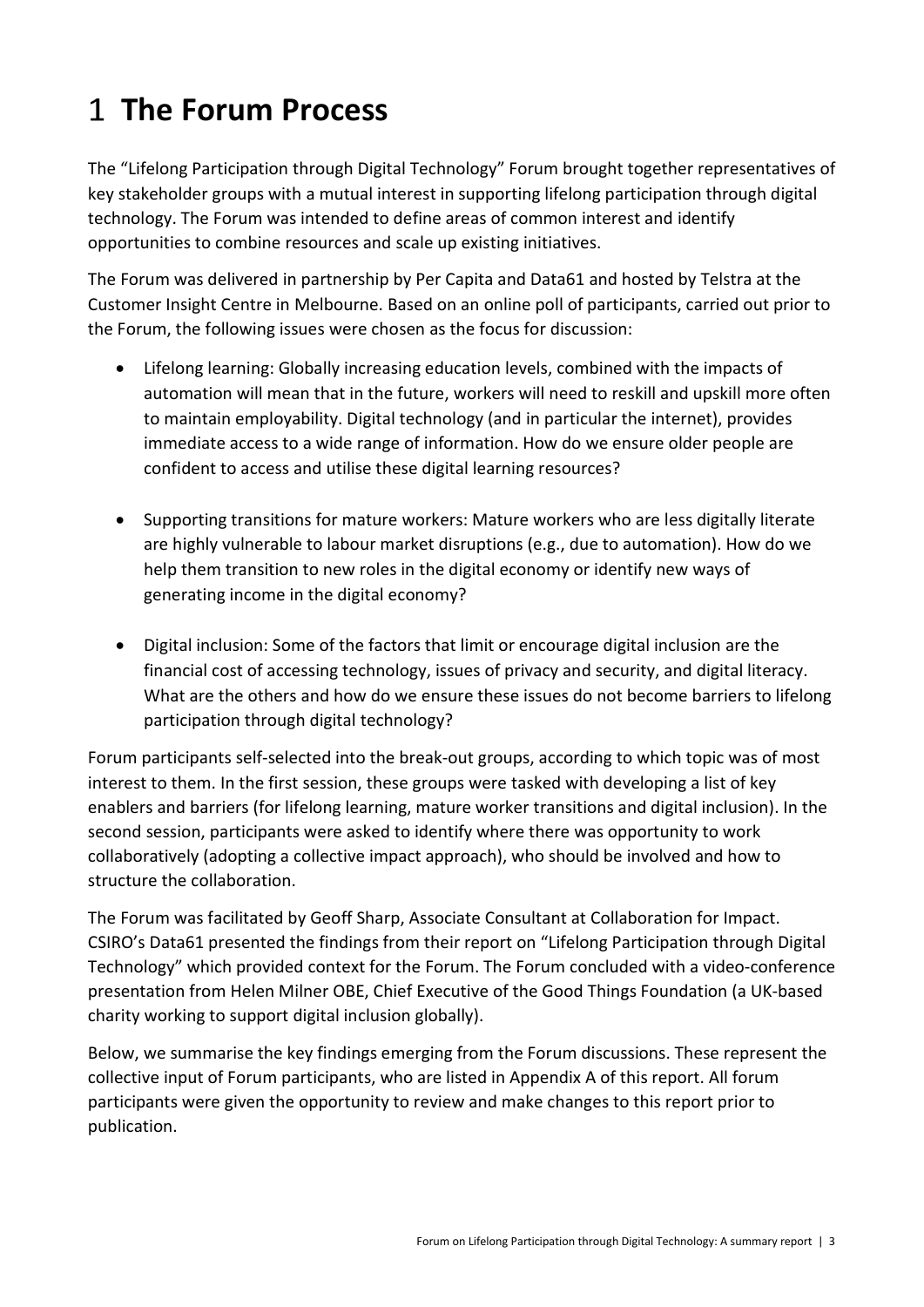## 2 Identifying Barriers and Enablers

Similar barriers and enablers were identified across the three topics (lifelong learning, transitions for mature workers and digital inclusion), perhaps reflecting the fact that there is commonality in the mechanisms supporting (and hindering) lifelong participation through digital technology. Below we summarise these themes.

### Key barriers:

- 1. Fear and lack of confidence: Key factors underlying older Australians' reluctance to engage with digital technology are fear and a lack of confidence. In some cases, previous experience with older and less user-friendly technology has left them with a fear of making a mistake or 'breaking' the technology. Others lack confidence that they have the skills needed to engage with the latest technology. Fear and confidence are also an issue for mature workers who become unemployed due to automation or other technological developments that disrupt traditional industries. They may not know how to describe their existing technological skills and experience in job applications, nor how their aptitudes, skills and experience match up with current employment opportunities. Lack of confidence in using digital technology can also be a barrier for this group since digital literacy is valued by most employers. It also means they can find it difficult to search and apply for jobs using online platforms.
- 2. Perceived lack of relevance: Efforts to support digital literacy through formal training are hindered by the fact that many older Australians do not understand how digital technology is relevant for them. Consequently, they are reluctant to invest in an internet connection or participate in a course. There is also a broader lack of awareness (in Australian society) about the importance of lifelong learning, especially when it comes to investing in ongoing formal education and learning for older workers and retirees.
- 3. Cost: The cost of accessing and maintaining digital technology is a significant barrier for many older Australians, especially those living on a low income or in regional and remote areas. The cost of digital inclusion extends beyond paying for a device and a connection, since over the long term it can also involve accessing technical support (troubleshooting, repairs) and upgrading software and equipment on a regular basis. Lack of low cost internet connection packages means that many older Australians choose not to invest in a household internet connection. This means that when they are forced to access complex online services (e.g., to submit a job application) they incur additional costs in transport to hubs and libraries to engage with them. In consequence, older Australians can end up under further stress or more disconnected.
- 4. Digital literacy: While there is considerable variability in the digital literacy of older Australians, on average they tend to be less skilled and knowledgeable in the use of digital technology. This is seen to be a major factor in their lower level of engagement with digital technology. However, levels of digital literacy in the population at large are also variable, even though it is often assumed that people in the workforce will be technologically proficient. Less digitally literate workers may perform adequately within their existing work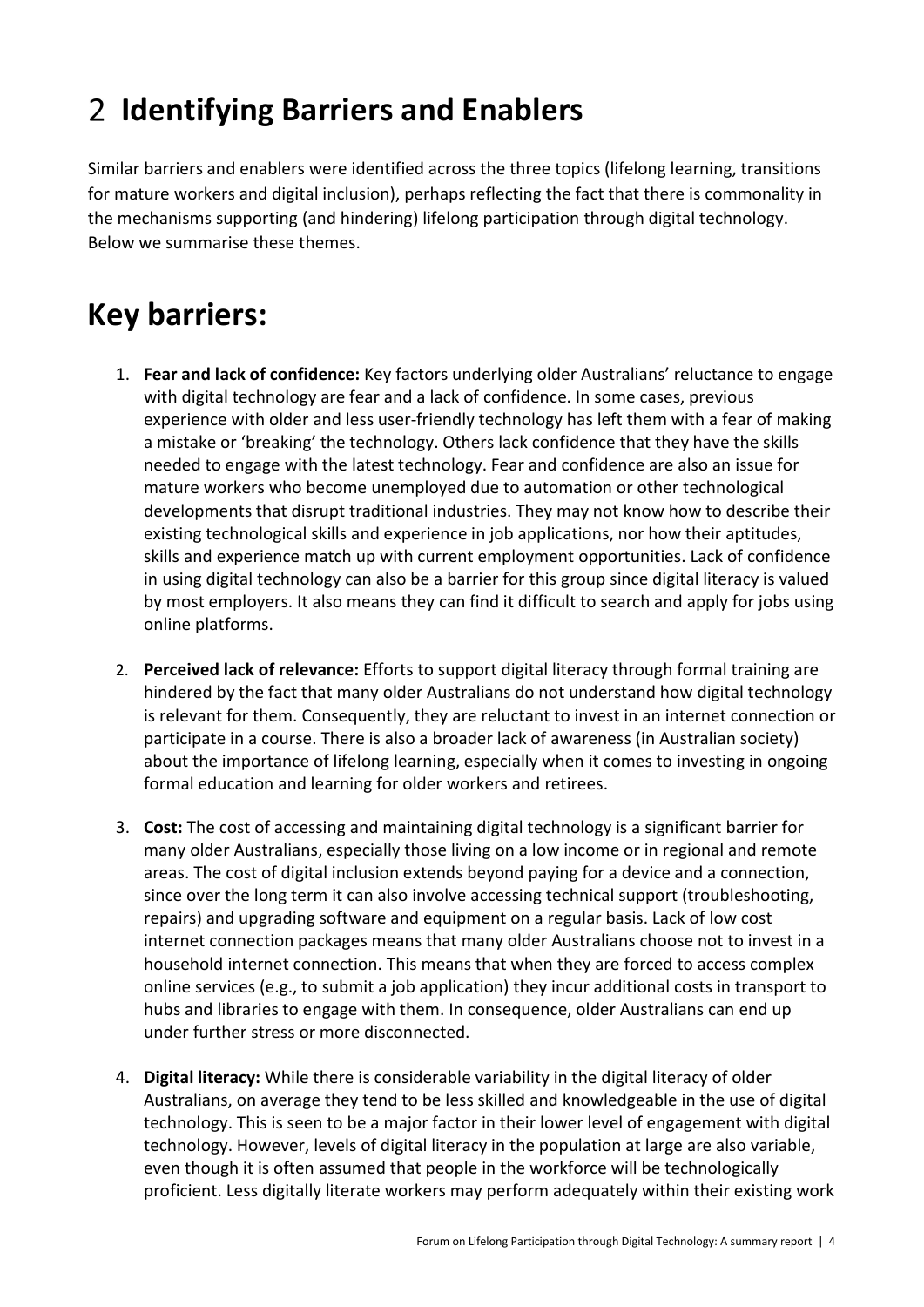role, as a result of being able to access in-house technological support. However, when they leave the workplace (as they approach retirement) these individuals may struggle to engage independently with the many opportunities that are provided by digital technology. While the level of digital literacy required varies according to an individual's objectives (what they want to be able to do), in general, higher levels of digital literacy will be required for more options in later life.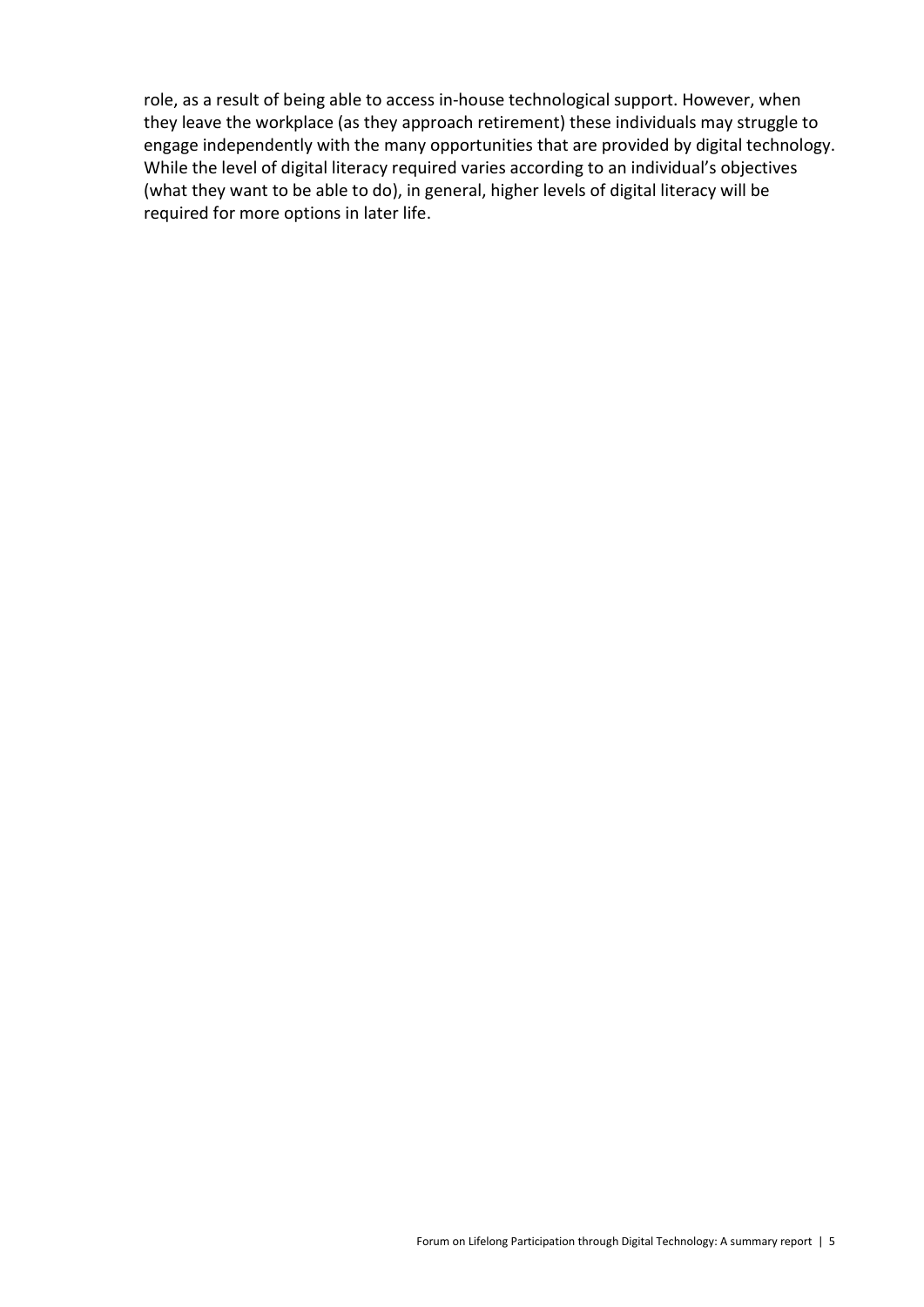### Key enablers:

- 1. Low cost access to personalised face-to-face help and support: When learning to use technology, older people value having access to free (or inexpensive), personalised, face to face support. Formal digital literacy training tends to be delivered in the form of group classes at scheduled times. However, class participants may struggle to use the technology once the class is finished and they are alone. As an example, older people can attend a class with machines already set up for use, then then return home and not know how to access relevant programs on their computer. Although younger family members can be an important source of support outside formal training, many older people prefer to access personalised support from someone who is closer in age, who may be more understanding of their circumstances. Professional one-on-one support is often too expensive to access on a regular basis, so the availability of inexpensive personal support within their own community is especially important in assisting older people to stay engaged and continue to use digital technology.
- 2. Exposure and play with digital technology: Giving older people unstructured and unpressured exposure to digital technology is valuable in breaking down fear and helping them to discover how digital technology might be useful in their lives. One participant described an initiative that was being used in her workplace to open up employees' thinking about ways of using digital technology and improve their digital literacy. This immersive experience digital learning laboratory allows employees to 'play' and experiment with a wide range of technologies such as augmented reality, virtual reality and touch (not keyboard and screen). Being able to play with technology helps to demystify it and allows users to explore ways the technology might be relevant to them.
- 3. Ethical technology design: The benefits derived from technology are improved when organisations consciously adopt an ethical approach to its design and implementation. In the context of lifelong participation, two areas are especially important. Firstly, the design of technology needs to take into account the needs and desires of older Australians. Codesign initiatives, which connect technology developers with older Australians and give older Australians a voice in the design process, are helping to ensure that this need is met. Secondly, when organisations invest in automation they need to ensure that workers who are displaced by this technology are supported to find alternative and meaningful work roles. Establishing standards for the ethical and responsible introduction of automation will be important in managing the impact of digital disruption in the workplace.
- 4. Existing community infrastructure: Valuable community infrastructure to support digital inclusion already exists. This includes places, platforms and volunteer networks ranging from 'Men's Sheds', to local libraries to Seniors' Computer Clubs to aged and community services. This infrastructure serves multiple functions. It provides a place where older people can connect with one another and with technology. Some also provide training sessions and opportunities to explore new technology in an informal, unpressured way, with the needs of the older user in mind. The opportunity to access guidance and support through one-on-one learning in these safe and familiar environments is especially important.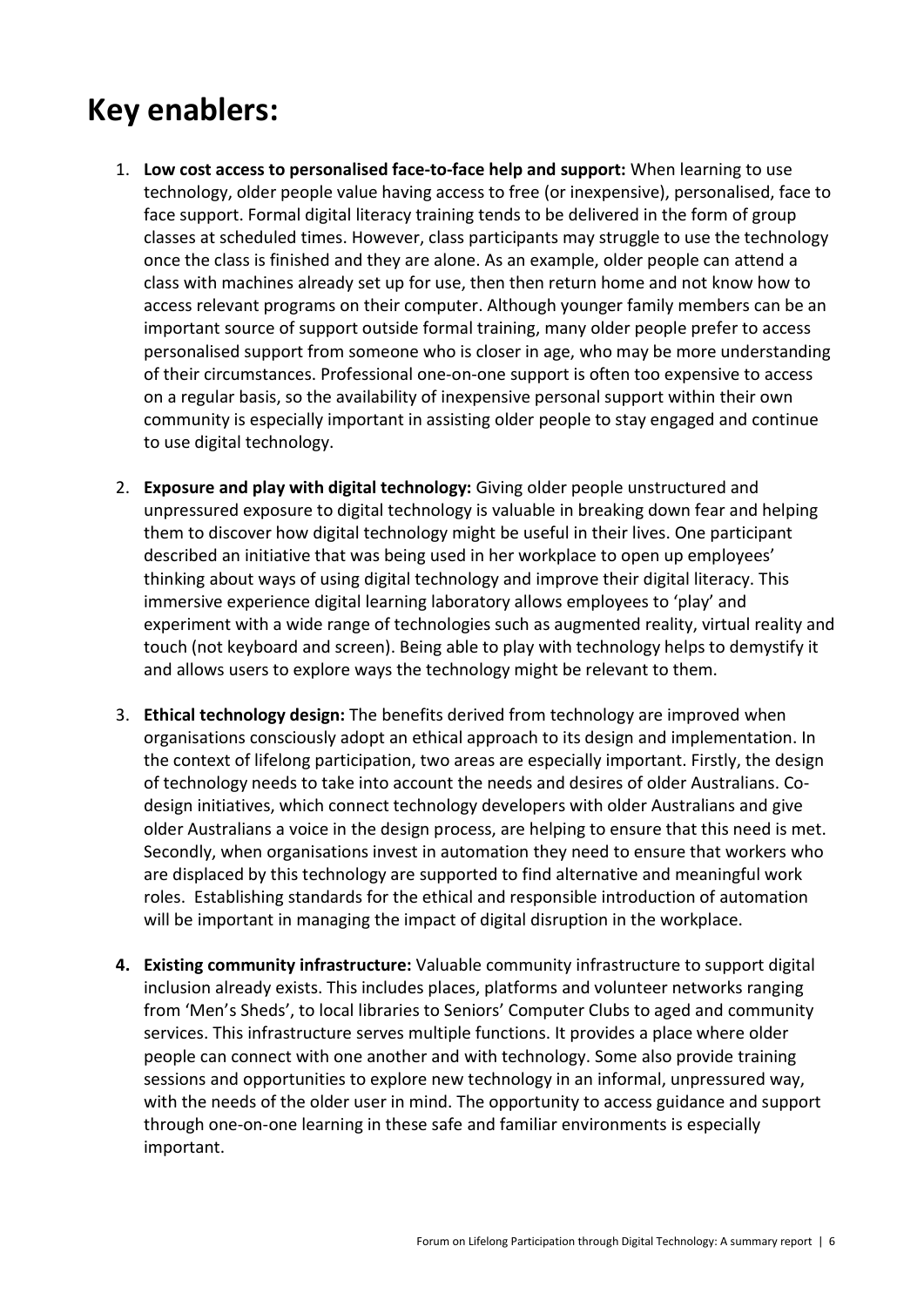# Opportunities for Collaboration

After discussing enablers and barriers to lifelong participation, the break out groups reconvened to discuss how a collaborative approach might be used to address some of the barriers to lifelong participation. In these discussions, several pathways for impact were identified:

- 1. Alliance for digital inclusion: The Australian Digital Inclusion Alliance was identified as an important channel for supporting digital inclusion and lifelong learning. Several forum participants were already members of the alliance. Membership of the alliance is open to any organisation that shares an interest in reducing the digital divide and enabling greater social and economic participation for all. The alliance network was created in order to harness the collective skills, knowledge and capabilities of organisations across the country and is intended to reduce duplication of effort (e.g. associated with the development of training content). The alliance uses a collaborative impact framework (supported by a backbone organisation) and is beginning to map the range of actors and initiatives supporting digital inclusion in Australia.
- 2. Digital Literacy for Older Australians program The Australian office of the Good Things Foundation has been appointed National Network Manager under the Department of Social Services new 'Digital Literacy for Older Australians' program. In this role they provide training and resources to support community organisations that deliver one-on-one, faceto-face digital training and support to older Australians. Any not for profits providing free support to at least three seniors on a monthly basis are eligible to join the network and apply for funding under the program. One time payments of \$1,500 are available for members of the "Be Connected" network to support 30 older people to develop digital skills over a 10-month period. Additional grants will be available in the future. The program will run until 2020 and over this period is expected to provide \$20 million of funding.
- 3. Local government and libraries: Local government, and libraries in particular, were identified as key backbone organisations for digital inclusion. Their local focus and trusted status makes them well placed to test small scale initiatives and support the roll out of successful initiatives more broadly.
- 4. Multiple-use technology investment: Data61 is investing in mobile virtual reality technology which has the potential for wider use. The investment by Data61 will be primarily used to engage visitors and potential customers in simulations of metal 3D printing, bushfire spread models, and other data science applications. There is an opportunity to give this technology a dual purpose, by making it available as a communitywide resource for older Australians. This will increase the utilisation of the equipment and build upon findings that touch and interactive technology are more confidently engaged with by older Australians in comparison to conventional keyboardbased computing.
- 5. Transitions for mature workers: More rapid technology-driven changes to work and work arrangements were seen to necessitate a focus on supporting transitions for mature workers. Older workers are at greater risk of being made redundant when organisations downsize and they are less likely to find alternative employment than younger workers. Often they end up leaving the workforce altogether and retiring early, causing considerable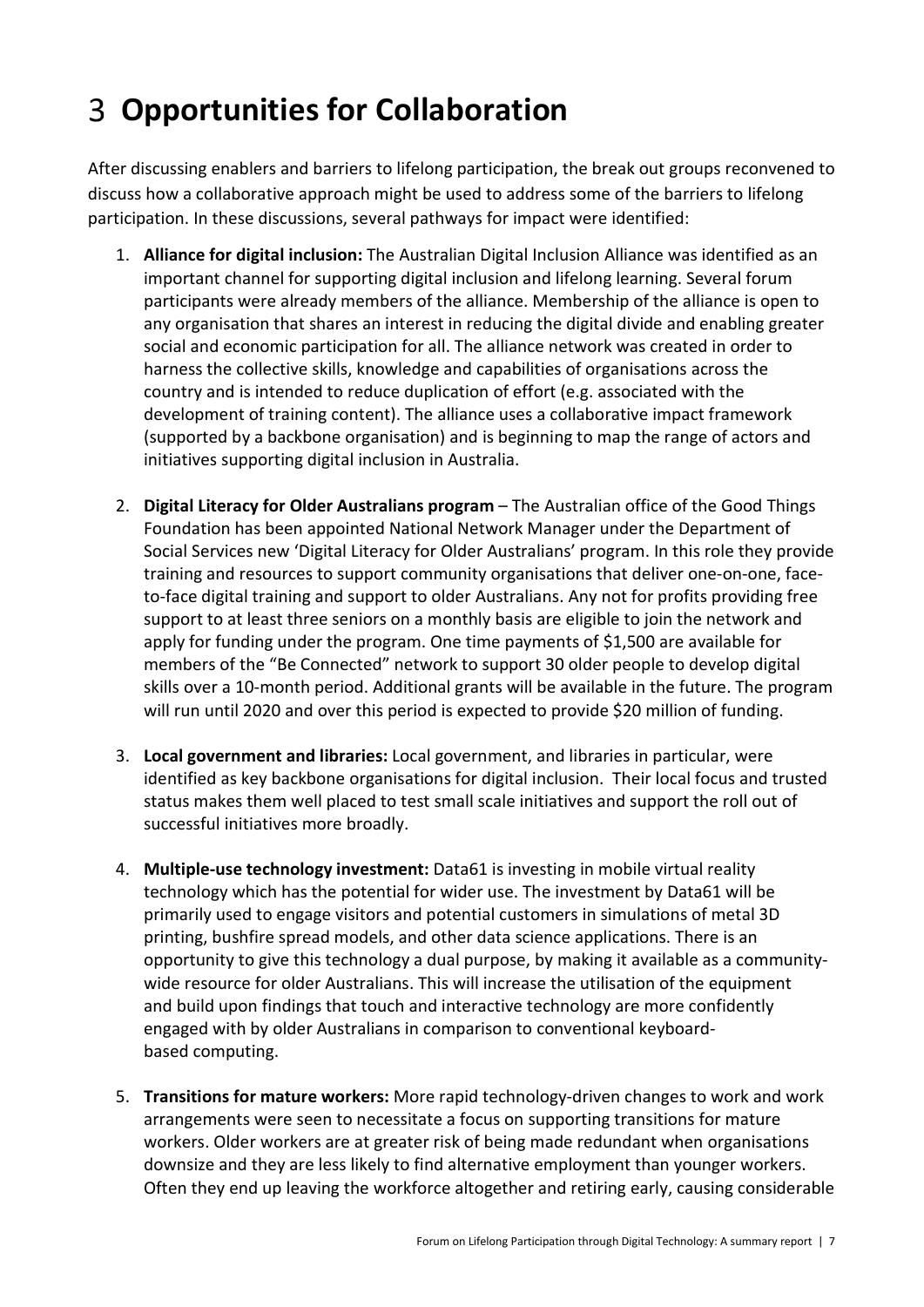financial pressure and disadvantage in old age. Mature workers at risk of disruption (tomorrow's older Australians as well as today's) will need support, both in understanding what opportunities are available to them and in building the capability to engage with these opportunities. To address this need, digital inclusion efforts will need to be joined up with broader employment and educational strategies, requiring input and involvement from additional stakeholders (beyond those represented at the Lifelong Participation Forum).

6. Building an evidence base: Being able to demonstrate the social and economic benefits derived from digital inclusion would help stakeholders to gain funding to scale up existing initiatives. Ideally, benefits need to be demonstrated both at an individual level (for the older Australian) and at the organisational or government level (e.g. cost savings derived from being able to deliver more services online). However, the combination of evidencebased research and stories is most powerful in communicating the benefits to be derived from improving digital inclusion.

#### Conclusion  $\overline{4}$

Existing initiatives provide strong networks and resources to support digital literacy and inclusion for older Australians. They are playing a key role in connecting older Australians with new technology and breaking down barriers to access (such as lack of exposure to technology, fear of technology and lack of training). However, many organisations are reliant on volunteer efforts and short-term funding. The collaborative impact approach being adopted by the Australian Digital Inclusion Alliance offers one mechanism for connecting efforts, reducing duplication and building an evidence base as to the benefits of digital inclusion. The "Be Connected" network established by the Good Things Foundation can also assist with scaling up these initiatives, since members can apply for grant funding under the Department of Social Services Digital Literacy for Older Australians program. However, these initiatives mostly focus on supporting older Australians who are retired and digitally excluded.

In the future, many existing workers will be transitioning out of the workforce, either voluntarily or involuntarily due to the technological disruption of jobs, and will need to find alternative sources of income and/or meaningful activities and connections. Many are not aware of, or sufficiently empowered to engage independently with, the emerging opportunities created by developments in digital technology such as independent work arrangements, micro-enterprise, social entrepreneurship and online education. Furthermore, addressing this issue requires input and investment from a broader set of stakeholders. Thus, there appears to be a gap in terms of establishing an agenda and collaborative network to support less digitally literate mature workers to make successful transitions to new ways of working and participating in society.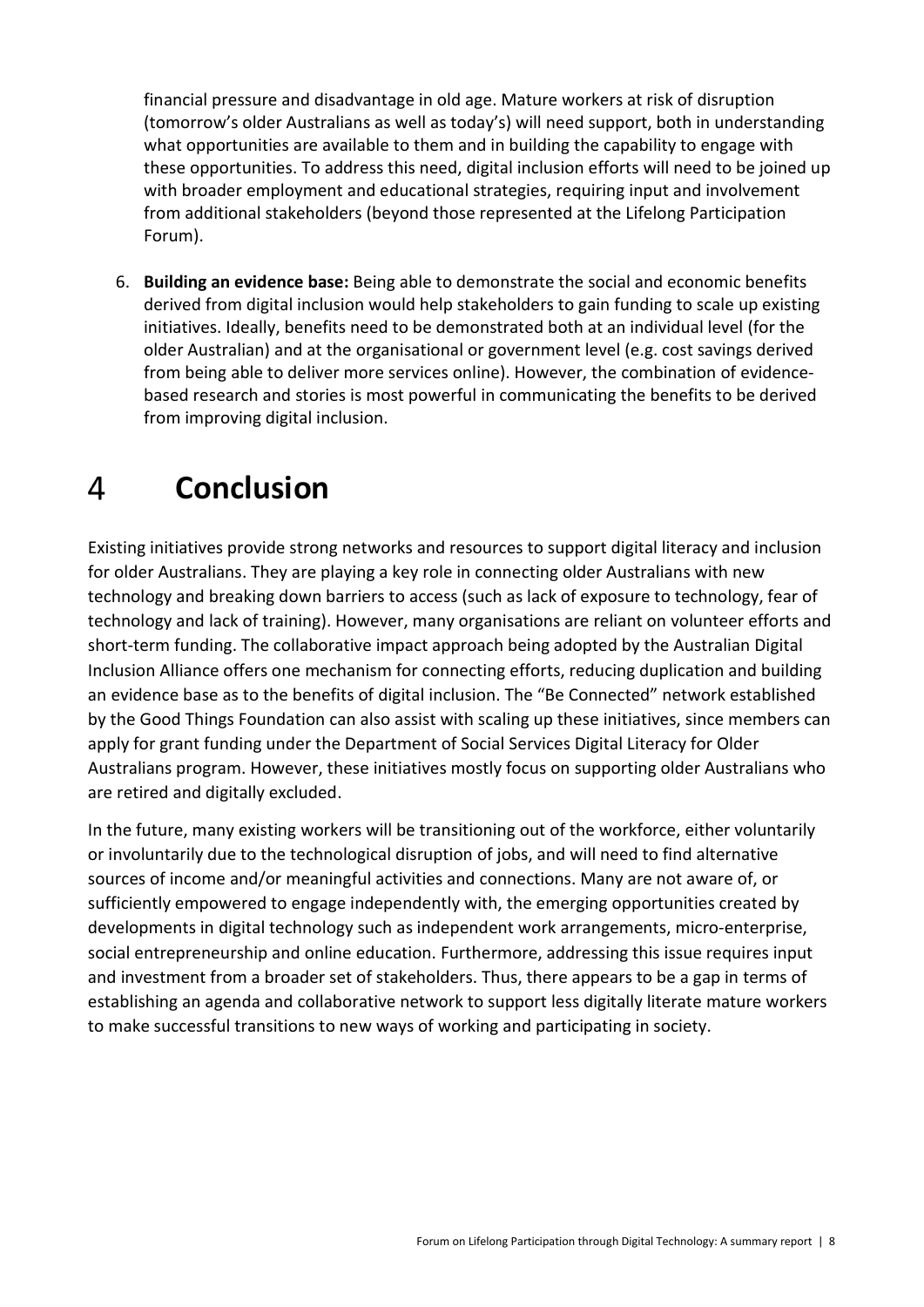## 5 Appendix A: Forum Participants

| Organisation/stakeholder group                  | Representative          |
|-------------------------------------------------|-------------------------|
| Australian Library and Information Association  | Vanessa Little          |
| Australian Seniors Computer Clubs Association   | Nan Bosler              |
| Brotherhood of St Laurence                      | Ian Paroissien          |
| <b>Collective Impact Forum</b>                  | Geoff Sharp             |
| Council on the Ageing Victoria                  | Ronda Held              |
| Commonwealth Scientific and Industrial Research | Simon Dunstall          |
| Organisation                                    | Claire Mason            |
|                                                 | <b>Elinor Bester</b>    |
|                                                 | Shanae Burns            |
| Department of Health and Human Services         | <b>Heather Birch</b>    |
| <b>Federation University</b>                    | Philip Taylor           |
| <b>Good Things Foundation</b>                   | <b>Helen Milner</b>     |
| Infoxchange & 641 DI                            | Brendan Fitzgerald      |
| La Trobe University                             | <b>Clare Wilding</b>    |
| Per Capita                                      | Emma Dawson             |
|                                                 | Myfan Jordan            |
| Retiree advocate                                | <b>Arnold Bates</b>     |
| Reluctant retiree                               | <b>Basil Theophilis</b> |
| Siemans                                         | Sue Carter              |
| Telstra                                         | Nancie-Lee Robinson     |
| Willing Older Workers                           | Marilyn King            |